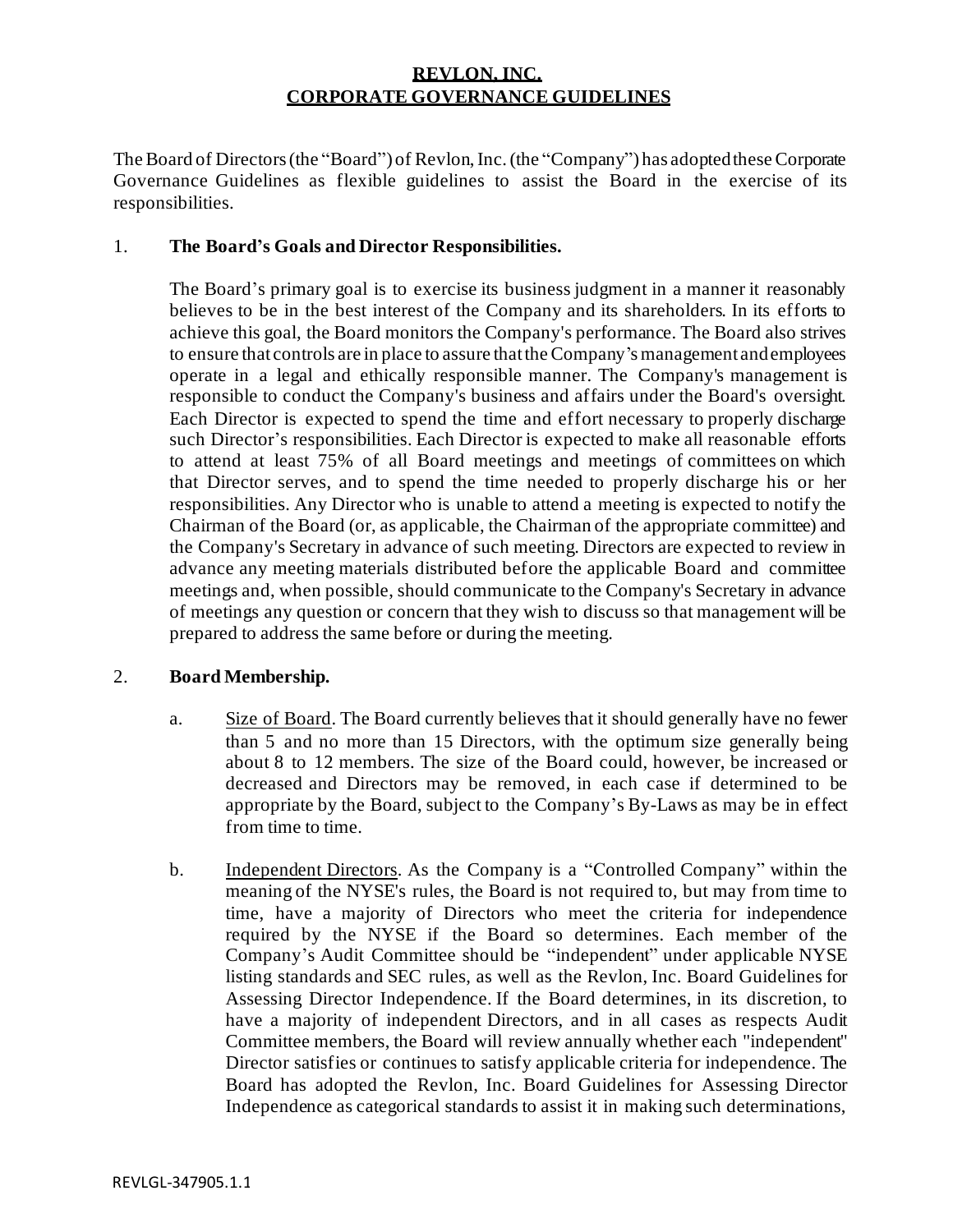a printable copy of which is available on [www.revloninc.com](http://www.revloninc.com/). The Board will periodically review the Revlon, Inc. Board Guidelines for Assessing Director Independence and consider changes, if any.

c. Board Membership Criteria. The Board (or any committee as the Board may designate from time to time) will be responsible foridentifying individuals qualified to become members of the Board (consistentwith the criteria approved by the Board from time to time, including criteria expressed in these Corporate Governance Guidelines) when any vacancy occurs on the Board by reason of disqualification, resignation, removal, retirement, death or an increase in the size of the Board, and selecting Director nominees for each annual stockholders' meeting and Director nominees to fill vacancies on the Board that may occur between annual stockholders' meetings.

### d. Term.

- (i) Term Limits. The Board does not generally favor term limits for Directors. Therefore, the Board (or any committee as the Board may designate from time to time) would generally review each Director's continuation on the Board annually to, among other things, allow each Director a convenient opportunity to confirm his or her desire to continue as a Board member.
- (ii) Retirement Policy. The Board may from time to time adopt retirement age guidelines.
- (iii) Directors Changing Job Responsibilities. The Board currently expects each Director to notify the Chairman of the Board upon a change in his or her business position.
- (iv) Notification of Other Board Memberships. To enable the Board to assess each Director nominee's ability to fully discharge his or her duties, each Director should notify the Company's Secretary or the Chairman of the Board in advance of accepting an invitation to serve as a member of another board of directors or taking on a significant committee assignment on another board of directors.

### 3. **Board Committees.**

The Board will have at all times an Audit Committee, and may, but is not required to, also maintain a Compensation Committee. The Board may want, from time to time, to form a new committee or disband a current committee depending on the circumstances. Additionally, the Board may determine to form ad hoc committees from time to time, and determine the composition and responsibilities of such committees. The Board will determine the membership of the Board's committees and appoint the chairmen for each of the Board's committees.

### 4. **Board Meetings.**

a. Selection of Agenda Items. The Chairman of the Board, in consultation with the Chief Executive Officer and the Company's Secretary will, to the extent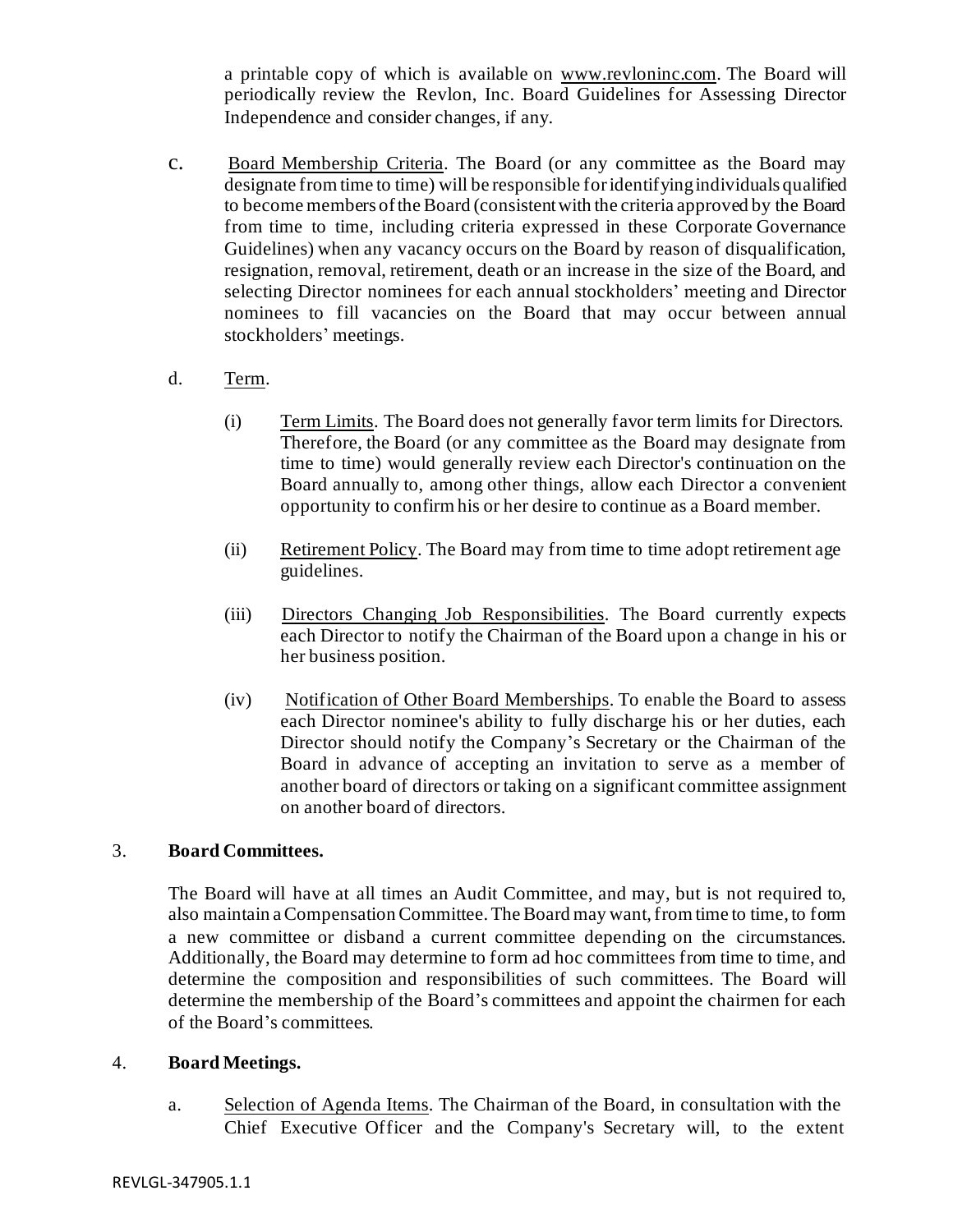practicable, prepare annually a "Board of Directors Master Agenda" for the coming year. This "Master Agenda" would set forth a general agenda of items to be considered by the Board at its meetings during the year. Thereafter, the Chairman of the Board, in consultation with the Chief Executive Officer, and the Company's Secretary, may adjust the Master Agenda during the year to include items not contemplated during the initial preparation of the Master Agenda. Upon completion, the Master Agenda should be provided to the entire Board. Each Board member may suggest items for inclusion on such agenda, and may raise at any Board meeting appropriate and relevant business subjects that are not on the agenda for that meeting.

- b. Non-Management Executive Sessions. The Board will regularly meet in executive session without any member of the Company's management, whether or not they are Directors. The Company's independent Directors will meet in executive session without anyone else present at least once per year. The non-management Directors' and independent Directors' meeting may be a single combined meeting, if the non-management Directors are comprised entirely of independent Directors. A non-management Director will preside over each non-management executive session of the Board, and an independent Director will preside over each independent executive session of the Board, although the same Director is not required to preside at all such non-management or independent executive sessions. Any interested party desiring to communicate with the non-management or independent Directors regarding the Company may contact such Directors by sending any question, item for discussion or other material to the attention of the non-management or independent Directors, in each case in care of the Company's Secretary, who will be responsible to ensure that all such communications are promptly provided to such Directors. Any such communication may be sent by (i) emailing it to Penny Tehrani-Littrell, Acting General Counsel and Corporate Secretary at penny.tehra[ni@revlon.com,](mailto:robert.kretzman@revlon.com) or (ii) mailing it to either officer at One New York Plaza, New York, New York 10004.
- c. Attendance of Non-Directors. To facilitate an ongoing dialogue among the Chief Executive Officer, other members of the Company's management and other Board members, members of senior management who are not Directors may from time to time be invited to participate in Board and Committee meetings when appropriate.
- d. Number of Meetings. Absent special circumstances, the Board will endeavor to hold at least 4 to 6 meetings per year.

### 5. **Code of Conduct and Business Ethics Compliance Program.**

Each Director is expected to comply with the terms of the Company'sCode of Conduct and Business Ethics, as in effect from time to time, including, without limitation, its Conflicts of Interest Policy. The Board, or one of its committees, is responsible for overseeing the implementation and effectiveness of the Company's Code of Conduct and Business Ethics and the Company's comprehensive compliance andethics programas embodied in theCode of Conduct and Business Ethics, including receiving periodic assessments of its effectiveness from the Company's Chief Compliance Officer.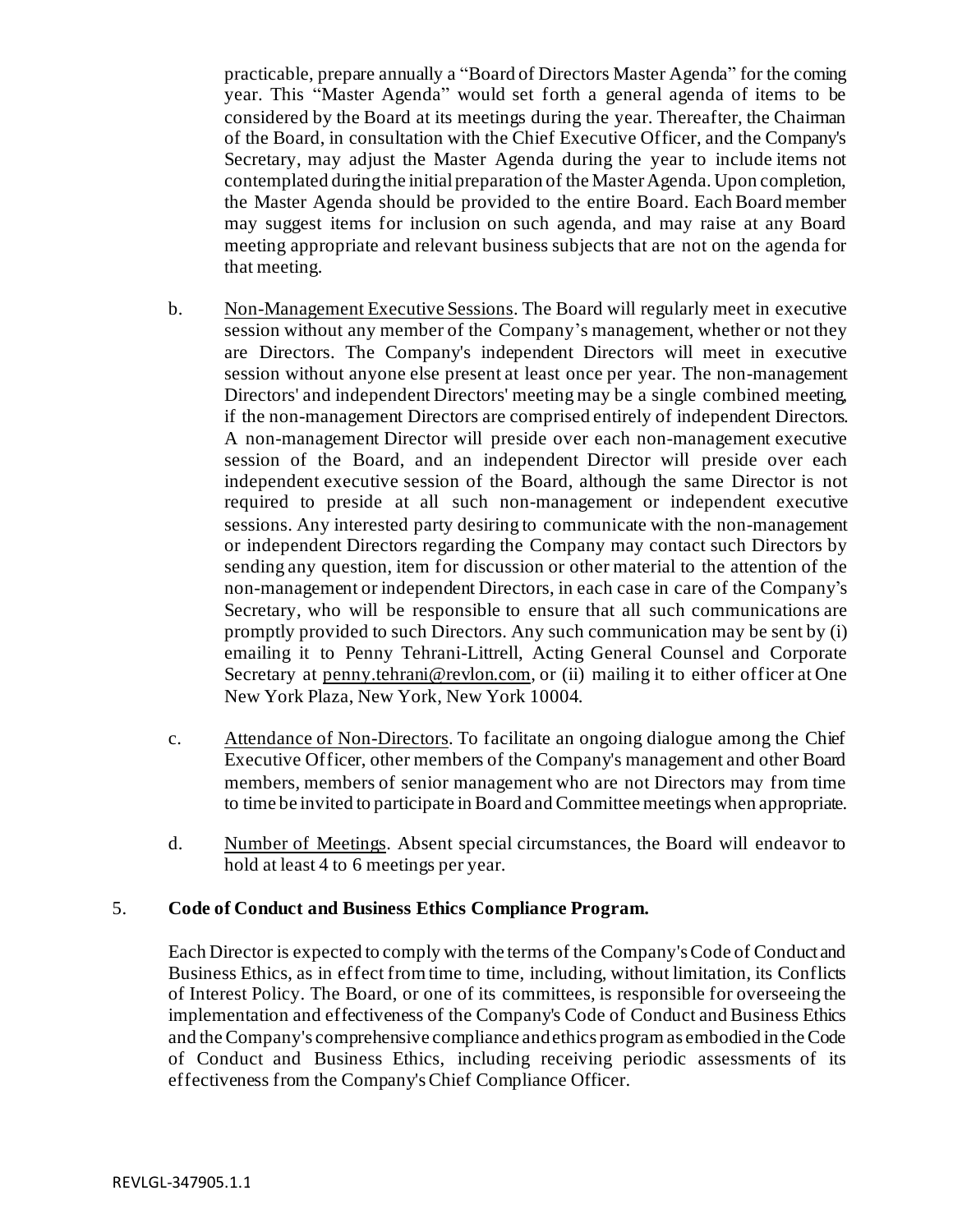### 6. **Director Compensation.**

The form and amount of Director compensation will generally be determined by the Compensation Committee basedon management'srecommendation andin accordance with the policies and principles that it adoptsfrom time to time. A Directorwho is also an officer of the Company or of any of its affiliates will not receive additional compensation for service as a Director. The Company believes that the form and amount of compensation for non-employee Directors should be competitive with that applicable to directors of similar companies.

### 7. **Continuing Director Education.**

The Board (or such other committee as the Board may designate from time to time), in conjunction with the Company's Secretary, will, to the extent practicable, establish and maintain an informal orientation and continuing education program for Directors to familiarize and update Directors as to the Company's strategic plans; significant financial, accounting and risk management matters; compliance programs, including the Company's comprehensive compliance and ethics program embodied in the Code of Conduct and Business Ethics; these Corporate Governance Guidelines; and the Company's operation and organization, including its principal officers and internal and independent auditors.

### 8. **Assessing Board Performance.**

The Board (or such other committee as the Board may designate from time to time) will oversee the evaluation of the Board's and all of its committees' performance on a periodic basis, including conducting self-evaluations of the Board and its committees, in such manner as the Board considers appropriate from time to time.

### 9. **Access to Officers, Employees and Independent Advisors.**

Board members should have access to the Company's Chief Executive Officer, Chief FinancialOfficer, GeneralCounsel,Chief Compliance Officer and other members of senior management and, as appropriate, to the Company's outside financial, legal or other advisors, to obtain information or further perspective on matters being considered by the Board. Board members who wish to have access to other members of management should coordinate such access through the Company's Chief Executive Officer or the Company's Secretary.

## 10. **Selection and Evaluation of the Chief Executive Officer.**

The Board (or such other committee as the Board may designate from time to time) will be responsible for identifying potential candidates for, and selecting, the Company's Chief Executive Officer. The Board (or such other committee as the Board may designate from time to time) will oversee and/or conduct performance reviews of the Company's Chief Executive Officer and senior management, and the Compensation Committee will, to the extent provided in its charter, approve corporate goals and objectives relevant to the Chief Executive Officer's and senior management's compensation.